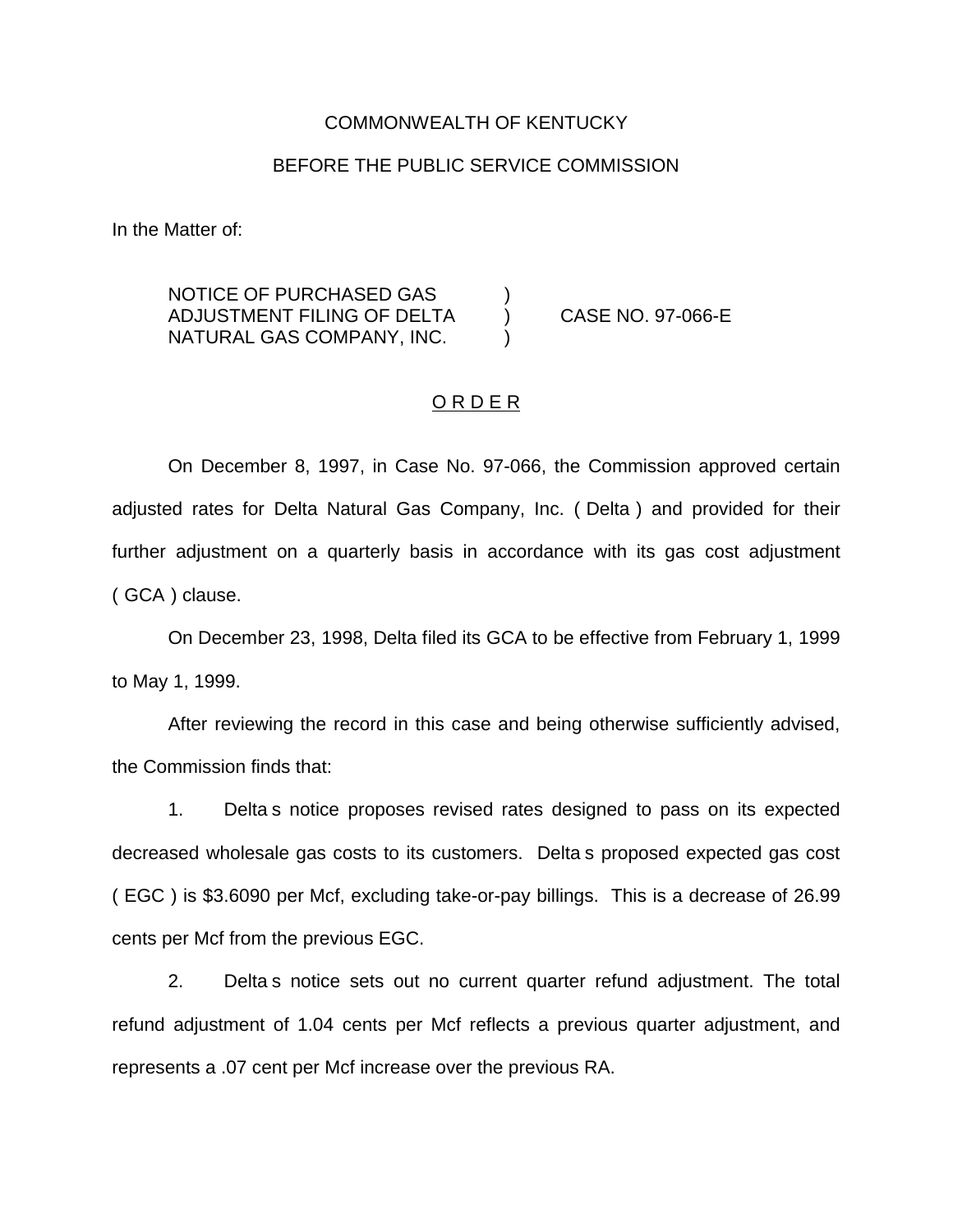3. Delta s notice sets out a current quarter actual adjustment ( AA ) of 17.59 cents per Mcf to collect under-recovered gas cost from August, September, and October 1998. The proposed total AA of (15.46) cents per Mcf reflects the current under-collection as well as under- and over-collections from three previous quarters, and represents a decrease of 7.40 cents per Mcf from the previous total AA.

4. Delta s notice sets out a balance adjustment ( BA ) of 7.26 cents per Mcf, which compensates for net under-collections which occurred as a result of previous adjustments. This BA is 10.43 cents per Mcf higher than the previous BA.

5. These adjustments produce a gas cost recovery rate ( GCR ) of \$3.5166 per Mcf, 23.83 cents per Mcf less than the previous GCR of \$3.7549 per Mcf.

6. The rate adjustment in the Appendix to this Order is fair, just, and reasonable, in the public interest, and should be approved for final meter readings on and after February 1, 1999.

7. Delta requests confidentiality for Schedule VI, which contains business information required by the Commission pertaining to Delta s subsidiaries. Delta Resources, Inc. and Delgasco engage in unregulated, competitive activities. Competitors of these subsidiaries could use business information of these subsidiaries to place themselves in an advantageous position vis-à-vis the subsidiaries and Delta. Thus, disclosure of the information is likely to cause Delta and these subsidiaries competitive injury and should be protected.

-2-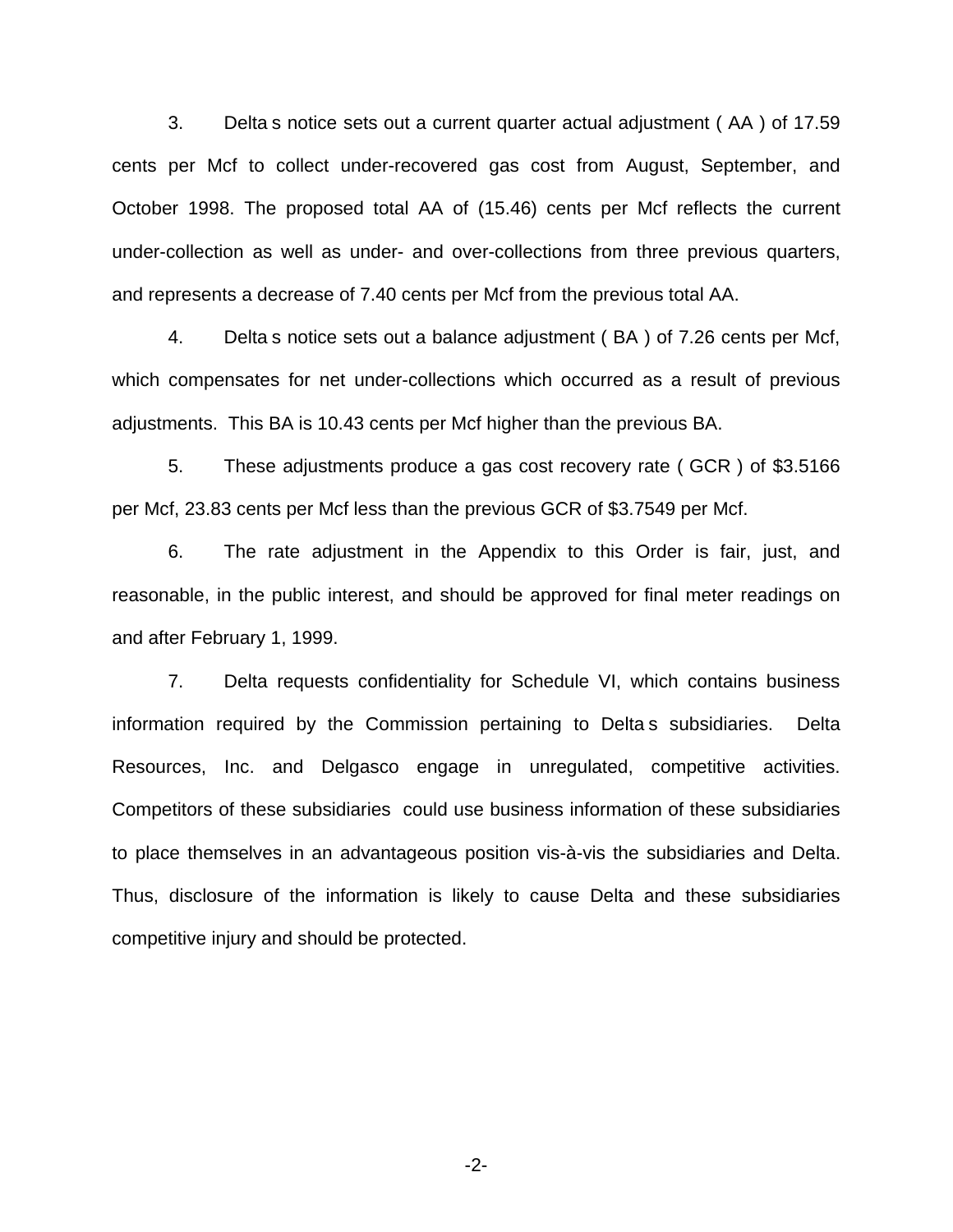IT IS THEREFORE ORDERED that:

1. The rates in the Appendix to this Order are fair, just, and reasonable, and are effective for final meter readings on and after February 1, 1999.

2. Within 30 days of the date of this Order, Delta shall file with this Commission its revised tariffs setting out the rates authorized herein.

3. Delta s request for confidentiality is granted.

Done at Frankfort, Kentucky, this 13<sup>th</sup> day of January, 1999.

By the Commission

ATTEST:

Executive Director

\_\_\_\_\_\_\_\_\_\_\_\_\_\_\_\_\_\_\_\_\_\_